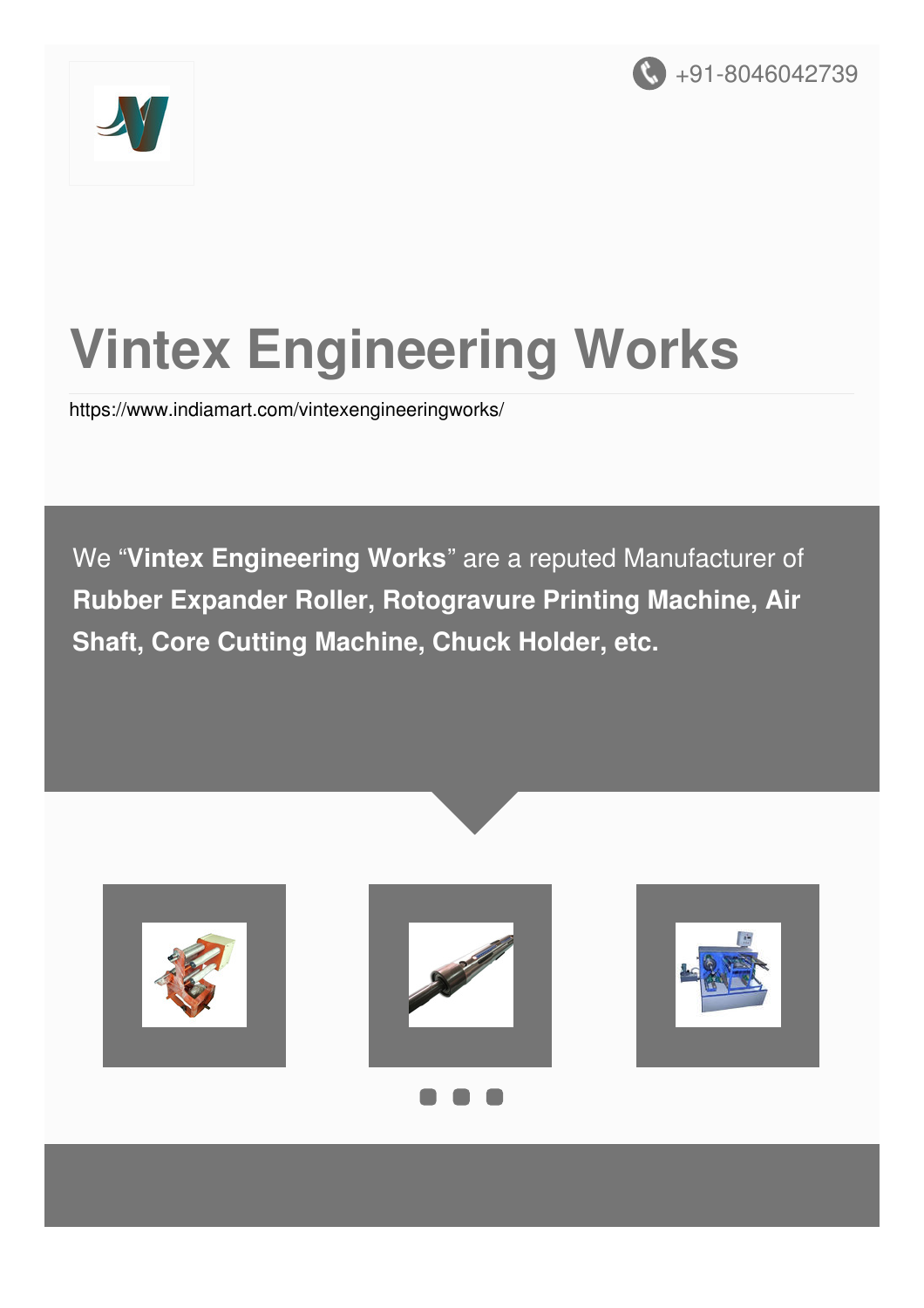#### About Us

We "**Vintex Engineering Works**" have gained success in the market by **manufacturing** a remarkable gamut of **Rubber Expander Roller, Rotogravure Printing Machine, Air Shaft, Core Cutting Machine, Chuck Holder, etc.** We are a well-known and reliable company that is incorporated in the year **2011** at **Ahmedabad** (**Gujarat, India**) and developed a well functional and spacious infrastructural unit where we manufacture these products in an efficient manner. We are a Sole Proprietorship firm that is managed under the supervision of our mentor "**Mr. Vijay Joshi**", and have gained huge clientele across the nation.

#### **For more information, please visit**

<https://www.indiamart.com/vintexengineeringworks/profile.html>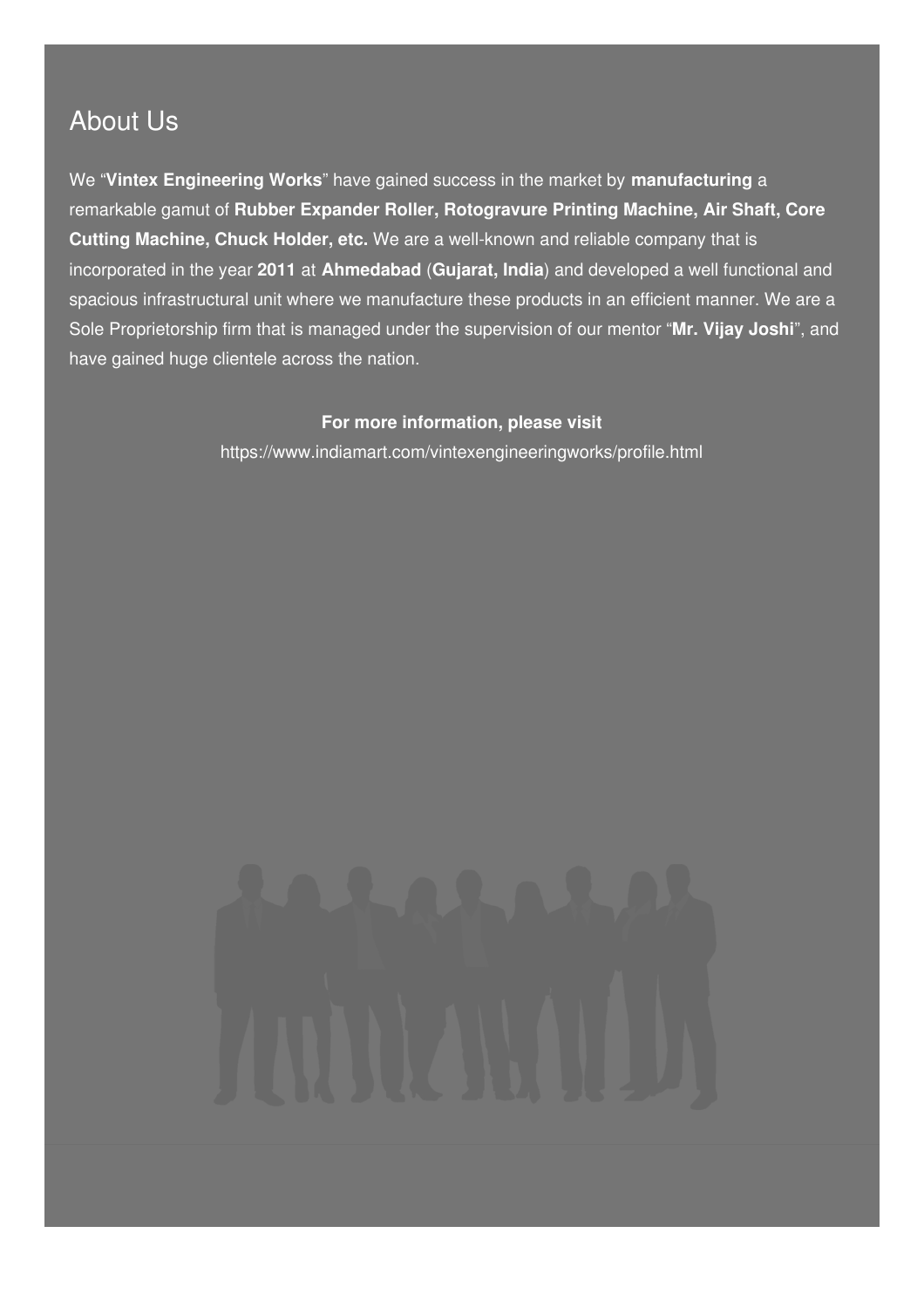#### **SLITTING MACHINE**



Mini BOPP Tape Slitting Machine



Automatic Slitting Machine





Paper Slitting Machine **Center Slitting Machine**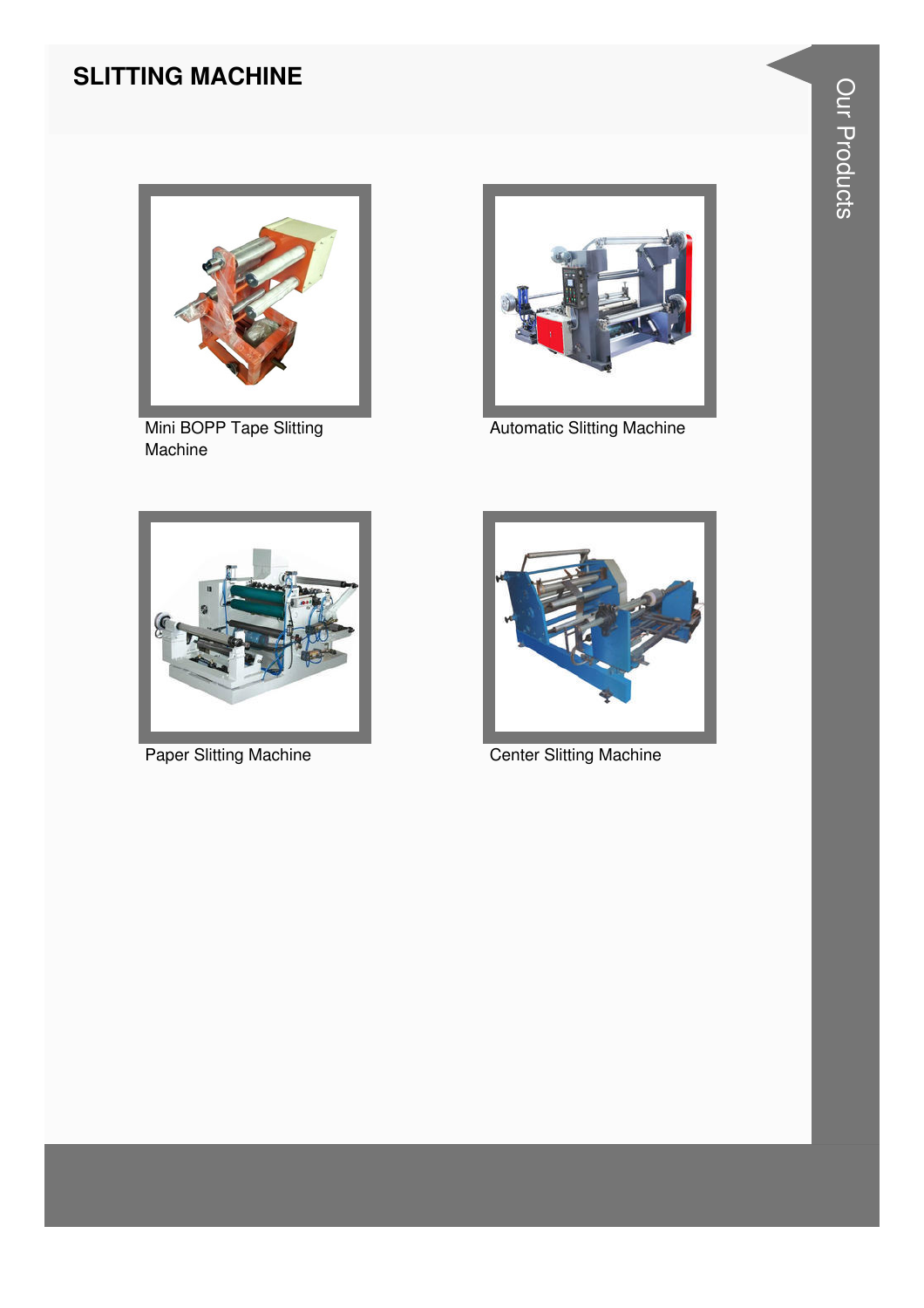#### **AIR SHAFT**



**Air Shaft** 



Button Type Air Shaft



Lug Type Air Shaft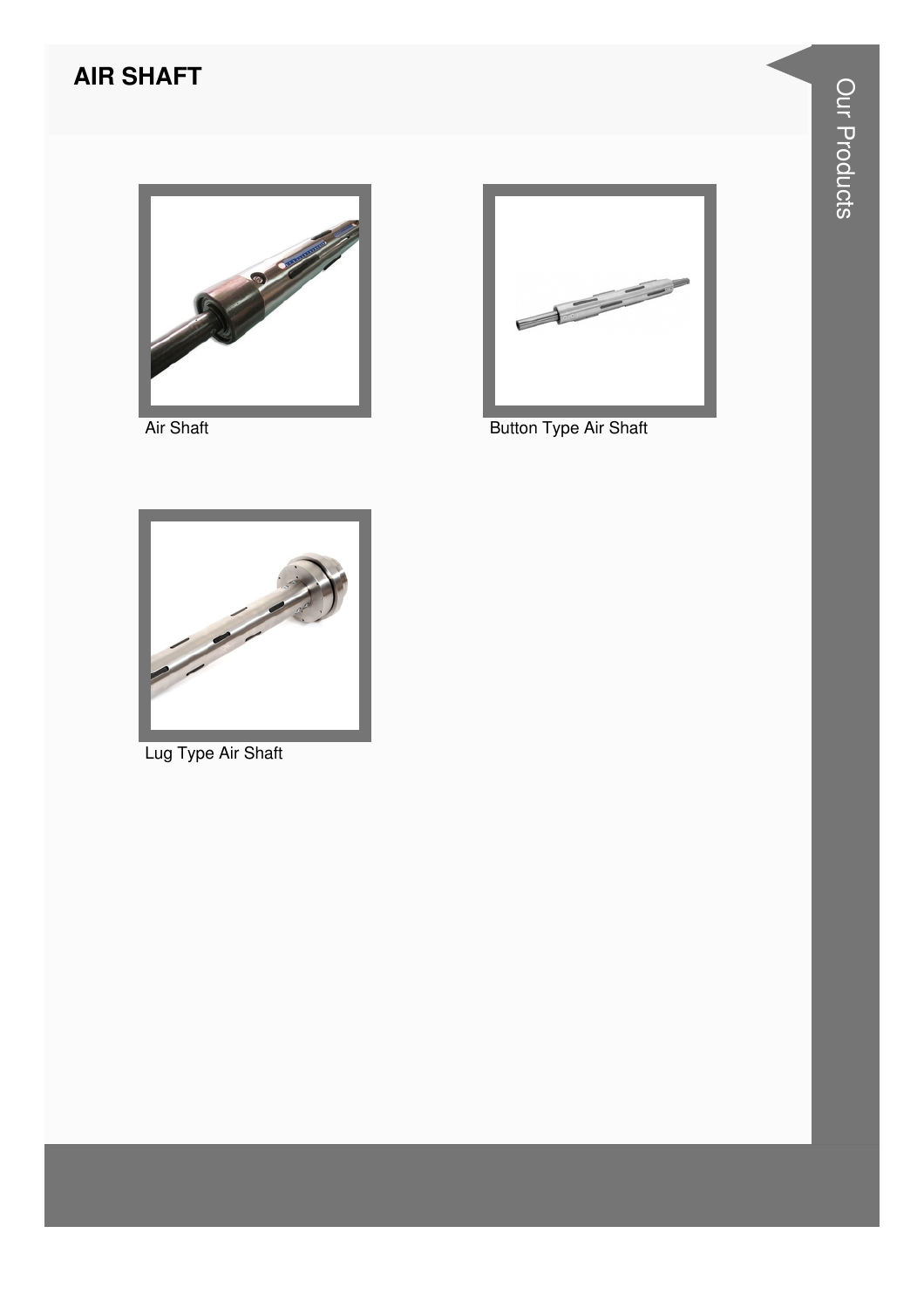#### **OTHER PRODUCTS:**



**Doctoring Rewinding Machine** 



Semi Automatic Doctoring Rewinding Machine



**Stretch Wrapping Machine** 



Role Wrapping Machine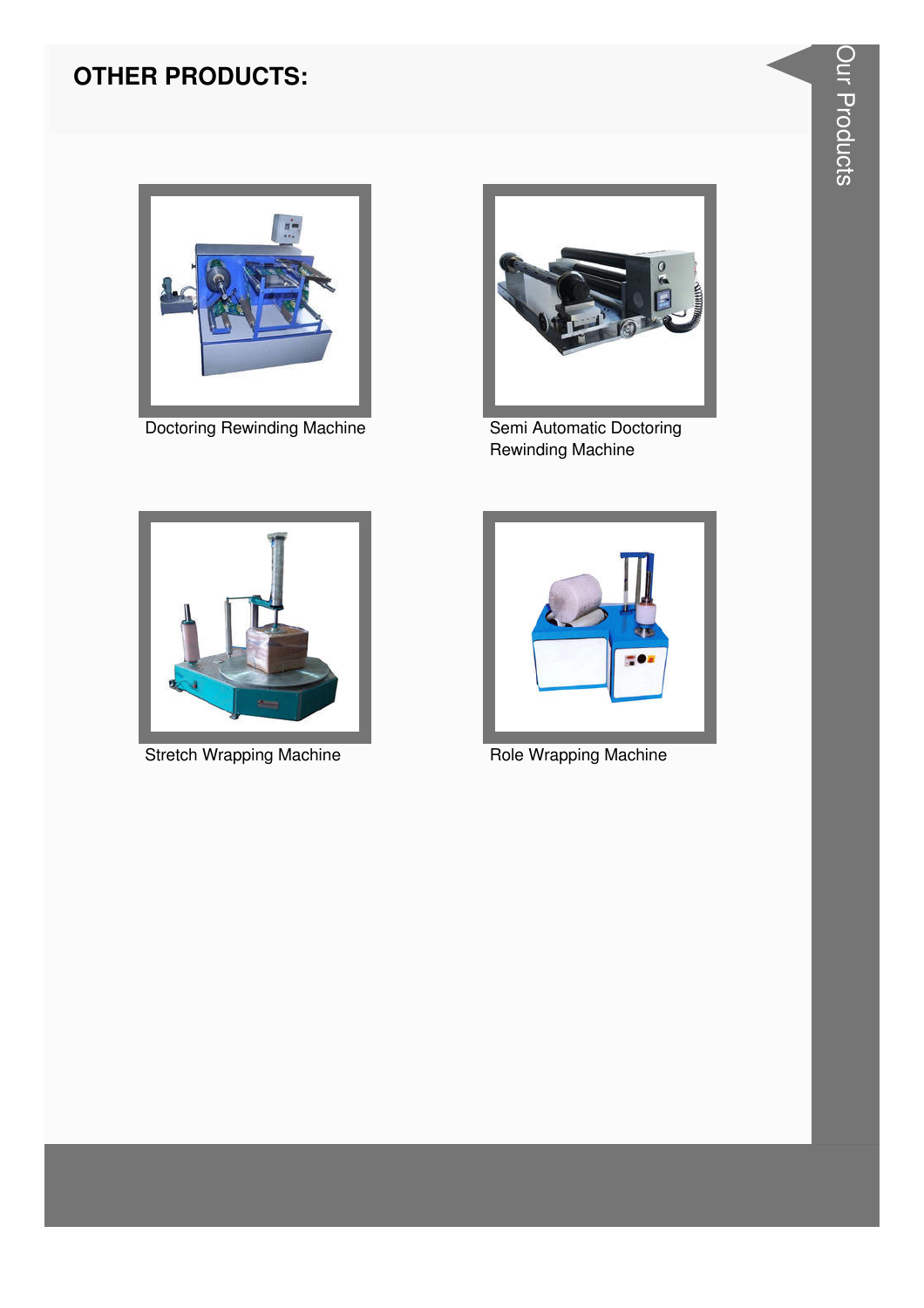#### **OTHER PRODUCTS:**



Web Guiding System



Paper Core Cutting Machine



Rotogravure Printing Machine



Trim Rewinder Machine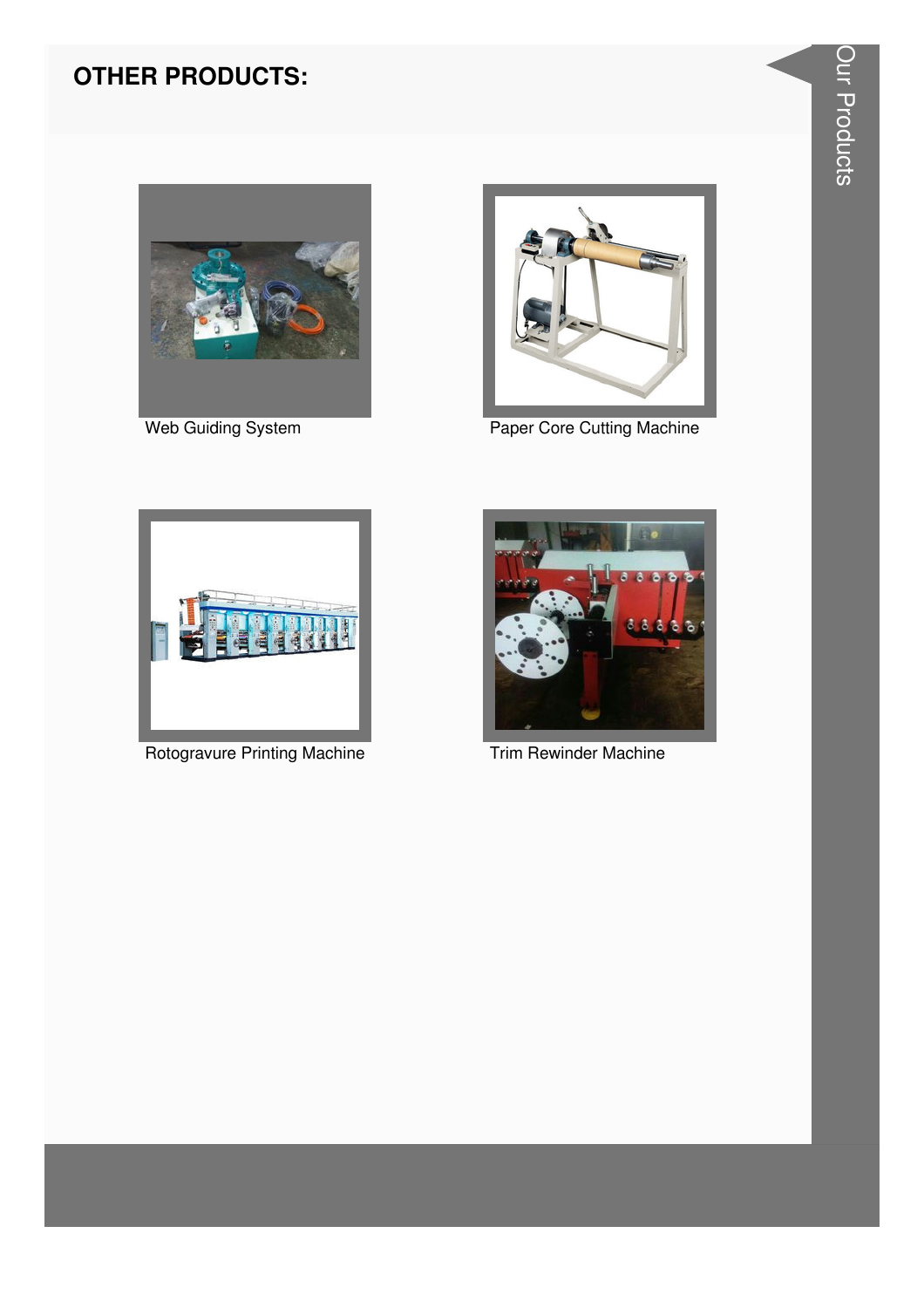### **OTHER PRODUCTS:**



Hydro-Pneumo Type Web<br>Aligner Unit



Rubber Expander Banana Roller



**BOPP Coating Machine** 



**Flexo Printing Machine**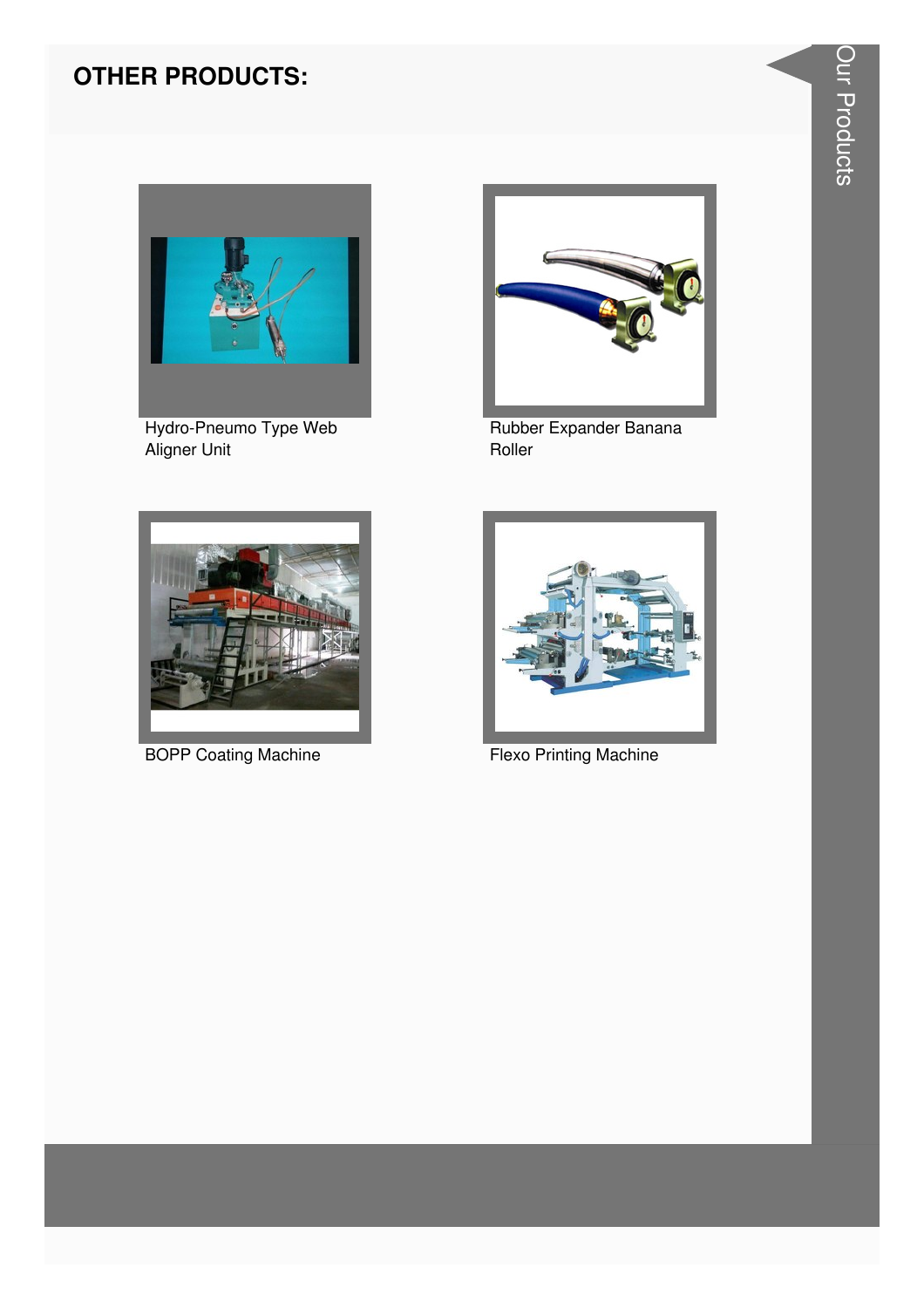## Factsheet

| Year of Establishment            | : 2011           |
|----------------------------------|------------------|
| <b>Nature of Business</b>        | : Manufacturer   |
| <b>Total Number of Employees</b> | : Upto 10 People |